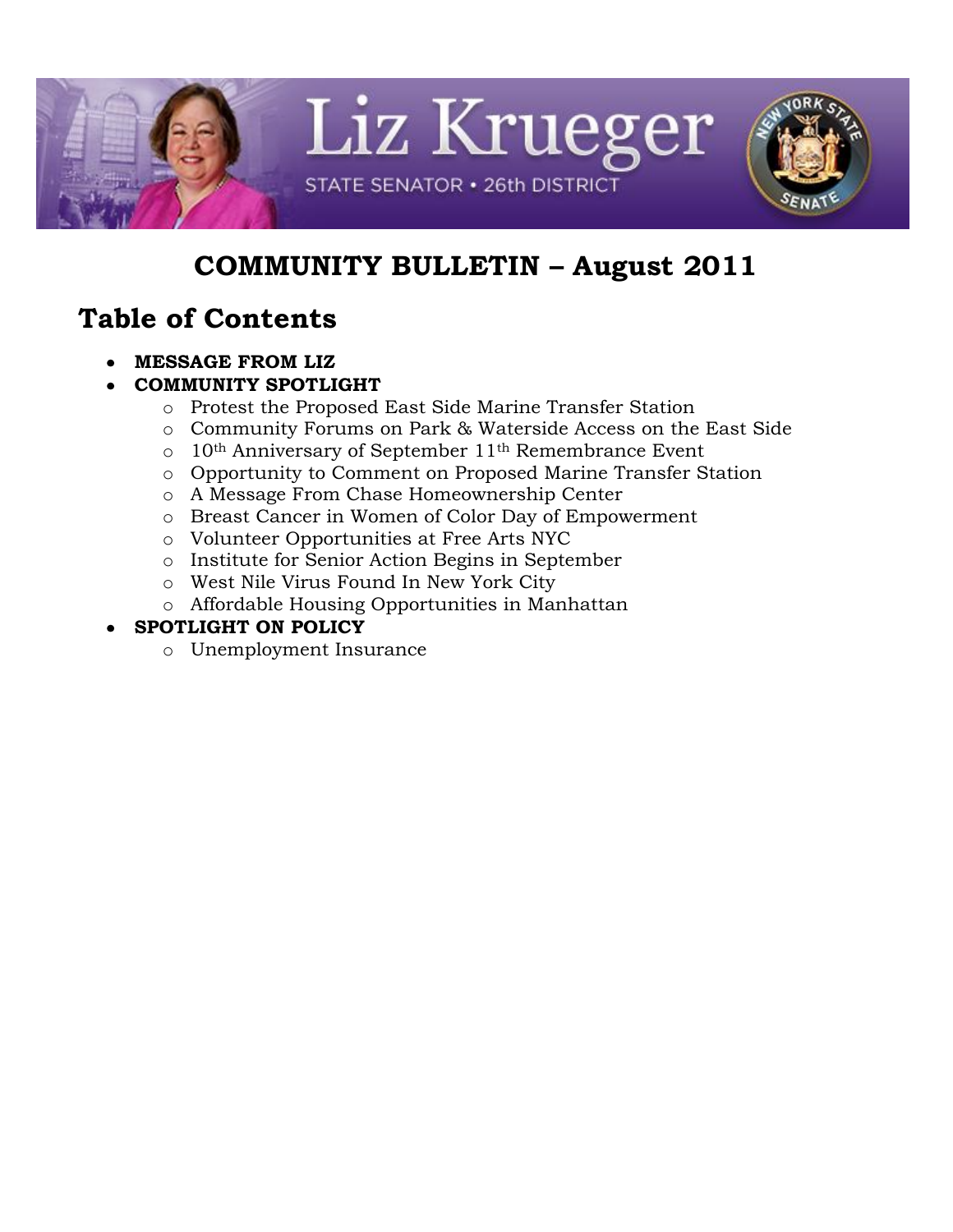# **Message from Liz . . .**

Once again our leaders in Washington are fighting over cuts to the deficit, while our economy teeters on the brink of a "double dip" recession. At the federal, state, and local levels, the focus is on cutting programs rather than increasing revenues. But what many of these leaders have chosen to ignore is the fact that this strategy will have radical macro and micro economic and political consequences for decades to

# **What the Debt Deal Costs**

| Here are the likely cuts                                                                                                                                                                                                                                                                                                           | <b>Here's what Congress protected</b>                                                             |
|------------------------------------------------------------------------------------------------------------------------------------------------------------------------------------------------------------------------------------------------------------------------------------------------------------------------------------|---------------------------------------------------------------------------------------------------|
| <b>Discretionary programs</b>                                                                                                                                                                                                                                                                                                      | <b>Tax breaks</b>                                                                                 |
| \$650 billion<br>Special education, student aid, and<br>assistance to low-income schools                                                                                                                                                                                                                                           | \$690 billion<br>Bush tax cuts for the wealthiest<br>2 percent                                    |
| \$310 billion<br>National Institutes of Health                                                                                                                                                                                                                                                                                     | \$321 billion<br>Extra benefits top-bracket taxpayers<br>receive from itemized deductions         |
| \$100 billion<br>Center for Disease Control and<br><b>Food and Drug Administration</b>                                                                                                                                                                                                                                             | \$129 billion<br>Subsidies for foreign profits                                                    |
| \$98 billion<br>Head Start and child care<br>program supports                                                                                                                                                                                                                                                                      | \$97.5 billion<br>Subsidies for business inventories                                              |
| \$47 billion<br>Energy grants to help<br>low-income families afford heat                                                                                                                                                                                                                                                           | \$44 billion<br>Subsidies for oil and gas companies                                               |
| \$20 billion<br>Job training for<br>unemployed adults                                                                                                                                                                                                                                                                              | \$21.4 billion<br>Carried interest loophole for hedge<br>fund and private equity<br>fund managers |
| \$11 billion<br>After school tutoring programs                                                                                                                                                                                                                                                                                     | \$10 billion<br>Tax break on loans for vacation<br>homes and yachts                               |
| Source: General Explanation of the Administration's FY 2012 Revenue Proposals (Department of Treasury, 2011);<br>Congressional Budget Office, "Reducing the Deficit: Spending and Revenue Options" (2011); authors' calculations based on<br>Congressional Budget Office, "Budget Options" (2000).<br>Center for American Progress |                                                                                                   |

www.americanprogress.org

come.

Take a look at the chart to the left. Please understand how dire these federal cuts will be on everyone! You might not think you will ever need to collect unemployment...but stop and consider how many people you know who've lost their jobs in the last three years. Maybe you don't think cutting government education aid to poor children will impact you personally. But do you think that our country will somehow gain an economic competitive advantage with even lower educational outcomes? And what about destroying funding for public health (CDC) and health research (NIH)? Are we really trying to say we've solved all those issues? Please think about this: instead of creating a fair, progressive tax system in this country, we are trading vital programs away.

Did you read Warren Buffett's OpEd in the August 14th *New York Times* (["Stop](http://www.nytimes.com/2011/08/15/opinion/stop-coddling-the-super-rich.html)  [Coddling the Super-Rich"](http://www.nytimes.com/2011/08/15/opinion/stop-coddling-the-super-rich.html))?

"OUR leaders have asked for "shared sacrifice." But when they did the asking, they spared me. I checked with my megarich friends to learn what pain they were expecting. They, too, were left untouched….

While the poor and middle class fight for us in Afghanistan, and while most Americans struggle to make ends meet, we

mega-rich continue to get our extraordinary tax breaks. Some of us are investment managers who earn billions from our daily labors but are allowed to classify our income as "carried interest," thereby getting a bargain 15 percent tax rate. Others own stock index futures for 10 minutes and have 60 percent of their gain taxed at 15 percent, as if they'd been long-term investors...."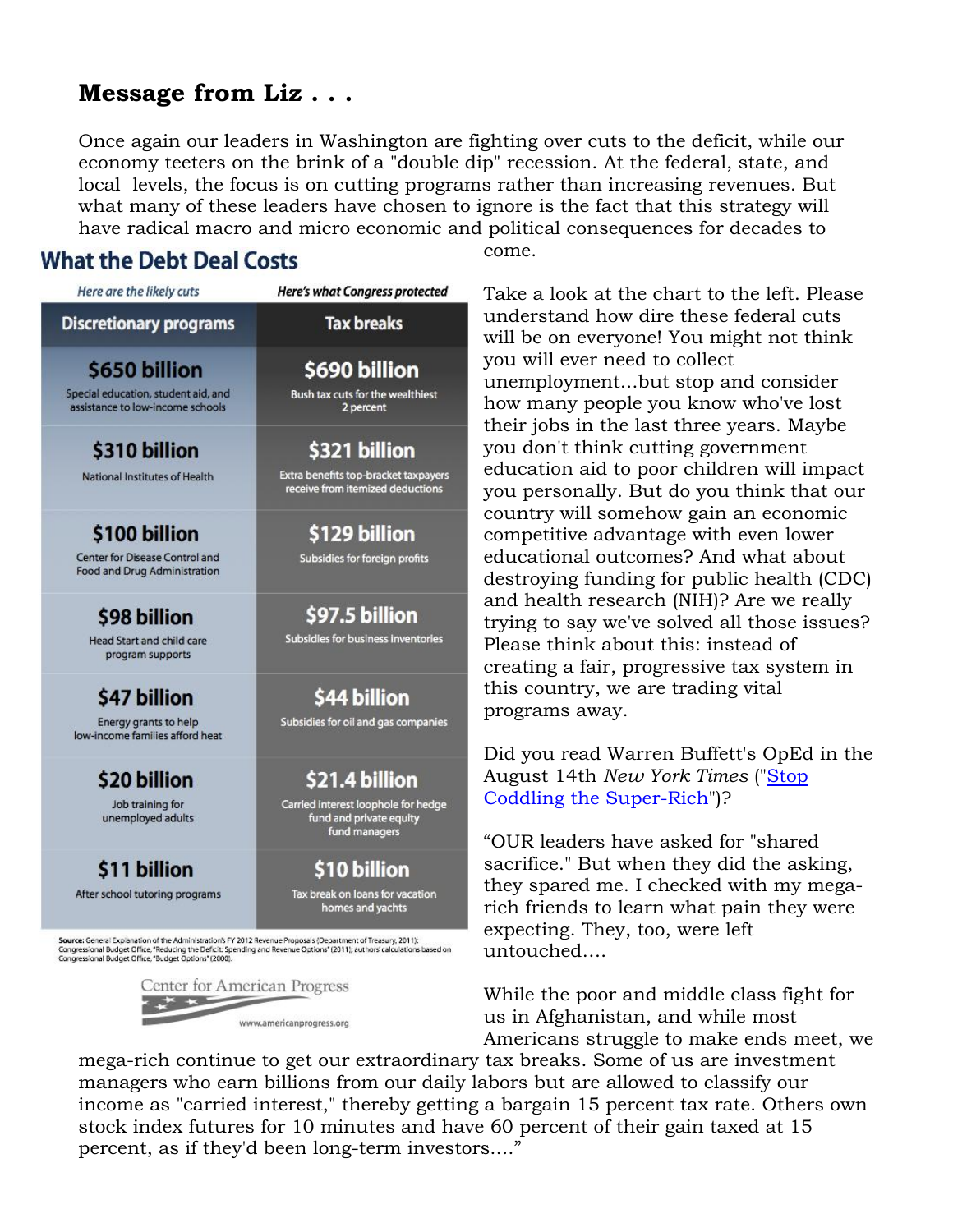He's talking about a decent number of my constituents, although I am more likely to be called upon for help from frail elderly constituents who can't afford both their rent and their prescription medications; or parents wondering how their children can actually be "wait listed" for a seat in their over-crowded public school; or people who are middle aged but have been unemployed for so long that they are scared that there is no place for them in the "new economy"; or 20-somethings who tell me they think they'll be working into their 70's because they don't expect a Social Security/Medicare system to be in place for them.

So, as just one of your elected officials in a community of Manhattan that includes a disproportionate number of well-off, wealthy and super rich --- if you agree with Warren and me, could you please make some noise? Mr. Buffett is from Nebraska -- a fine state. But elected leaders in New York and Washington need to hear you demand a change in direction so we can get this country back on track. Tell the President, the Governor, the Mayor and every member of Congress. Tell us! We need to hear your ideas and your support in order to take unpopular positions. I am told I am insane to support higher taxes for the rich -- I represent the wealthiest Senate District in the state. But the true insanity comes from those who are pushing to strip our country of the type of government that has made it great. We cannot allow this to happen; we must push back.

I teach high school students in my annual youth civics program that voting is not enough. Holding on to our frail participatory democracy requires strong and immediate action.

When Congress returns to Washington after its August recess, it will enter the next phase of consideration under the recently passed debt ceiling deal. The Joint Select Committee on Deficit Reduction (also known as the "Super Committee") will hold its first meeting and begin to develop plans to cut the deficit by an additional \$1.5 trillion. It is critical that this next round of cuts does not impose greater damage on our nation's safety net.

And yes, there is a way we can prevent these cuts and protect these services. Increasing tax revenues from large corporations and those most able to pay must be on the table.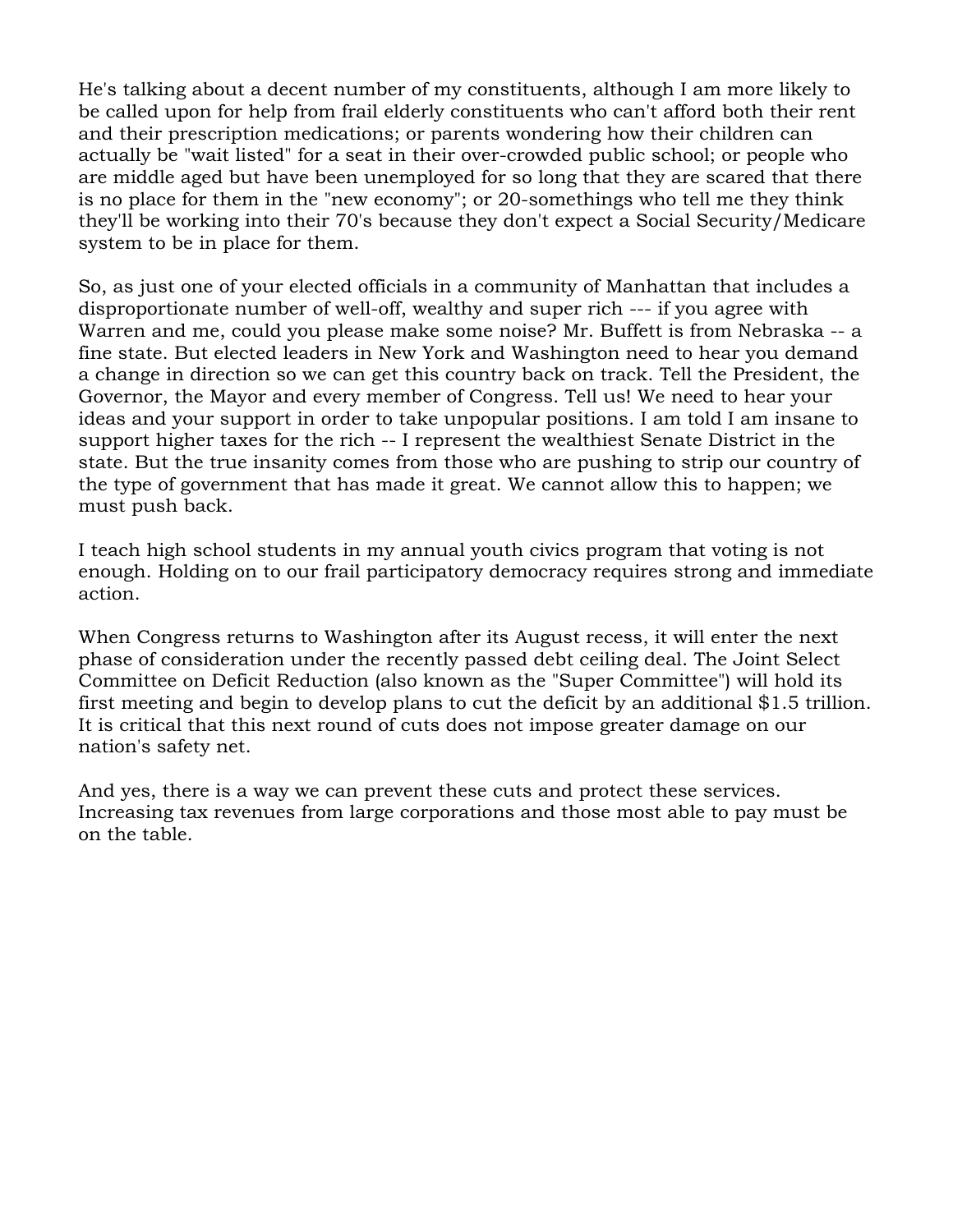# **Community Spotlight**

# *Join Sen. Krueger & Congresswoman Maloney to* PROTEST THE PROPOSED EAST SIDE MARINE TRANSFER **STATION**

#### **Saturday, August 20th**

 $10:30 \text{ am}$ 92nd St & York Ave (NW Corner)

Come speak out against plans to build a garbage transfer station on the East River at 91st Street, urge the Army Corps to extend the comment period and call for a public hearing.

*\*Further information on the Army Corps public comment period, including how to submit comments, is below.*

# UPCOMING COMMUNITY FORUMS ON PARKS & WATERFRONT ACCESS ON THE EAST SIDE

## **Thursday, September 8, 2011**

4:00-7:00 pm Sutton Place Synagogue 225 East 51st Street (between Second and Third Aves.)

#### **Tuesday, September 20, 2011**

5:00-8:00 pm NYU Langone Medical Center (Smiloh Seminar Room) 550 First Avenue (@ East 30th Street)

Please visit [www.eastsideopenspace.com](http://www.eastsideopenspace.com/) for more information.

The public is invited to share their views, in person or on the website.

#### **10th Anniversary of September 11th Remembrance Event:**

You may have heard that it is nearly impossible to secure a ticket to the official NYC 9/11 Remembrance event at the WTC site. However for those of us who wish to be with others that day, Lower Manhattan's Community Board 1, which includes the WTC site, has organized an event where everyone can participate.

*Hand in Hand—Remembering 9/11* is a public community event designed to bring thousands of people together to stand in unity, in remembrance of the attacks of September 11, 2001. They expect thousands will gather along lower Manhattan's west side waterfront to hold hands and form a human chain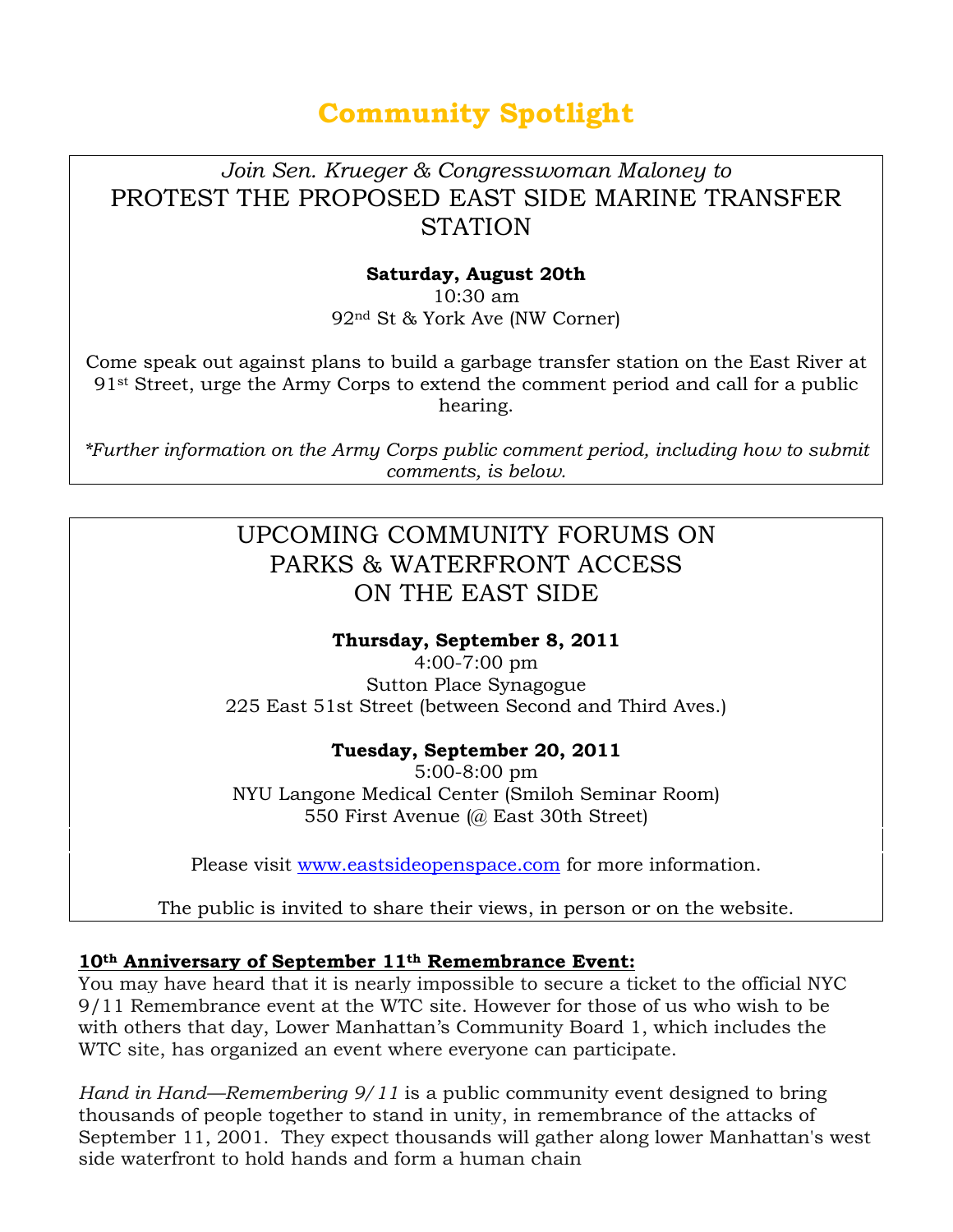The event takes place on Saturday, September 10, 2011. Check-In stations open at 7:30am and people will grasp hands at 8:46am, the exact time the first airplane struck the North Tower. Check-In stations will close promptly at 8:15am, so please arrive before then.

**To participate** you must pre-register through the website listed below. Registration for *Hand in Hand – Remembering 9/11* is easy and free. You can either register as an individual or as a group. If you'd like to be assigned to stand in the same location with your friends and family, you should register as a group. **Website to register:** <http://handinhand911.org/register-now>

## **Opportunity to Comment on Proposed Marine Transfer Station:**

After requests from myself, other elected officials and community groups, the Army Corps of Engineers has agreed to solicit public comment

on the City's effort to secure a permit that would be necessary for the establishment of a Marine Transfer Station at East 91st Street. The permit is needed to construct a new dock in the East River. I have worked with the community for years in opposition to a transfer station at this particular location and will be submitting comments to the Army Corps of Engineers urging them not to approve the permit. I urge others concerned about this issue to do the same and to attend the protest highlighted above.

The Army Corps of Engineers will be evaluating the permit application on very specific grounds. They are concerned with the impact of proposed construction on fish habitat, as well as any impact on the navigability of the waterway. Therefore, public comments that address these issues will be most effective. While many of my concerns regarding the Marine Transfer Station relate to its impact on the surrounding residential neighborhood, there is no question that it will also impact the delicate and highly taxed ecosystem of the East River, and that the increased barge traffic in the area would impact navigation in this narrow estuary known for its treacherous currents.

Public comments are due by August 24th, and can be mailed to Ms. Naomi Handell, Department of the Army Corps of Engineers, New York District, 26 Federal Plaza, Room 1937, New York, NY 10278.

## **A Message from Chase Homeownership Center**

Constituents who are having trouble making their mortgage payments or want to apply for a mortgage modification, should contact the Chase Homeownership Center at **718-286-5190** to make an appointment for

one-on-one counseling. The Manhattan Center is located at 530 Fifth Avenue (at 44th Street). In order to get expert service, it is strongly advised that you make an appointment.

## **NYU Hosts Breast Cancer in Women of Color Day of Empowerment:**

On September 24th, the NYU Cancer Institute is hosting a day of empowered learning and sharing for women at risk or previously diagnosed with cancer, and those who care for them. This year's program has been designed with a focus on taking charge of your health and empowering yourself through knowledge and action. The event will take place on Saturday, September 24th from 8:30 am–1:00 pm at Club 101, 101 Park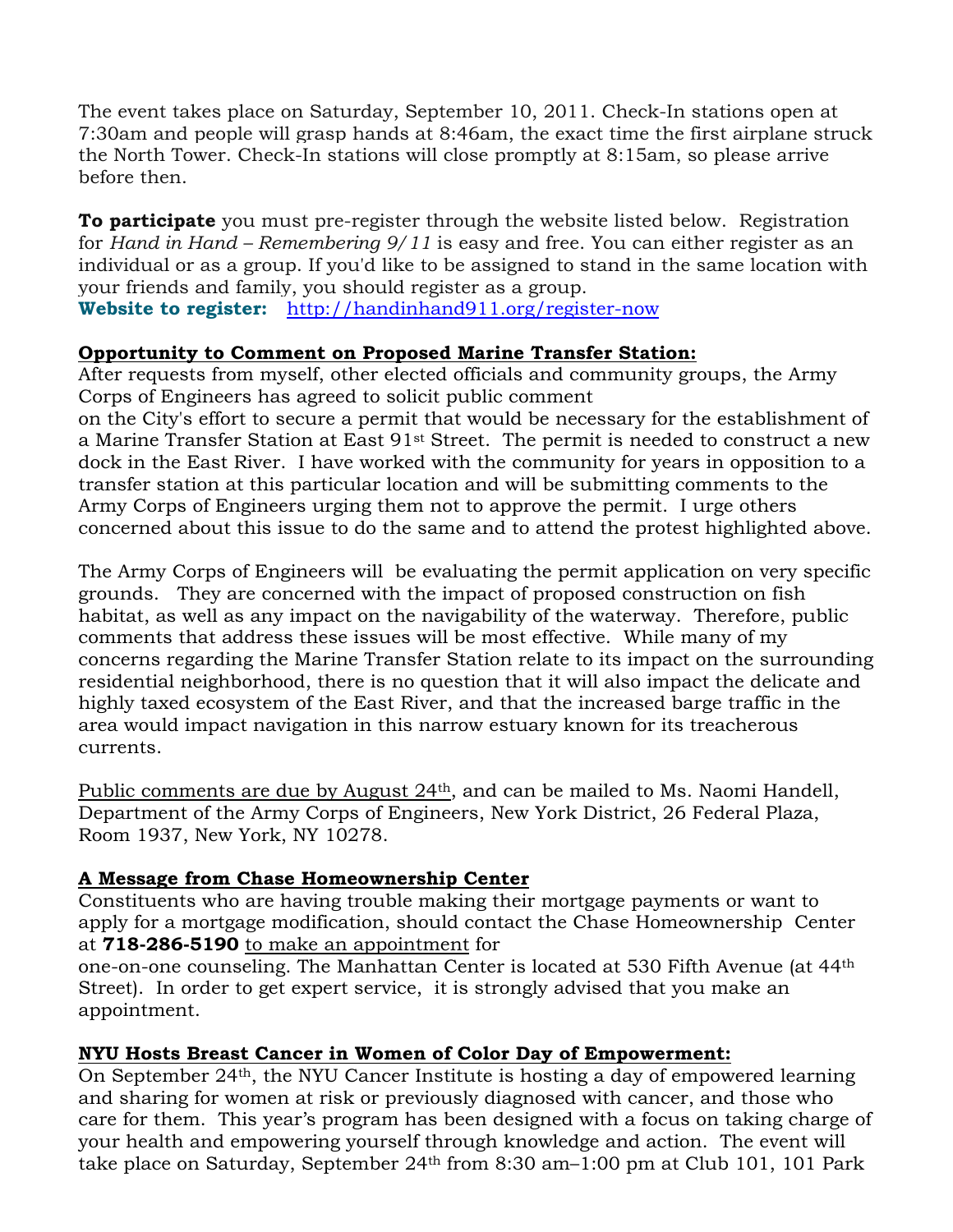Avenue (At East 40th Street). **RSVP IS REQUIRED.** To RSVP call 212.263.2266, email [NYUCIcommunityprograms@nyumc.org](mailto:NYUCIcommunityprograms@nyumc.org?subject=RSVP%20Neurofibroma%20Educational%20Series) or reserve online at [www.nyuci.org/rsvp.](http://cancer.med.nyu.edu/rsvp) For more information, visit http://cancer.med.nyu.edu/node/777.

## **Volunteer Opportunities at Free Arts NYC:**

Free Arts NYC provides under-served children and families with a unique combination of educational arts and mentoring programs that help them to foster the selfconfidence and resiliency needed to realize their fullest potential. They seek volunteers from diverse backgrounds to help reach over 1,700 under-served kids each year through Saturday arts festivals and weekly arts-based mentoring groups for youth ages 6-12, and an 8-week collaborative art experience for families. Programs take place in shelters, group homes, public and charter schools and other agencies throughout Manhattan, Brooklyn and the Bronx. There are a variety of ways for volunteers to get involved, from single day commitments to regular, weekly mentoring opportunities. Free Arts NYC is currently recruiting for their Fall Weekly Mentor Program and Parents and Children Together with Art (PACT). To find out more about volunteer opportunities and apply, please visit

[www.freeartsnyc.org/volunteer/volunteer.asp.](http://www.freeartsnyc.org/volunteer/volunteer.asp) For more information, please email [volunteer@freeartsnyc.org.](mailto:volunteer@freeartsnyc.org)

## **Institute for Senior Action Begins in September:**

The Jewish Association for Services for the Aged (JASA) is offering a 10-week program through its Institute for Senior Action (IFSA) for older New Yorkers to learn how to get more involved in the legislative process and be an effective advocate. The program integrates critical aging policy issues with practical grassroots action. Classes focus on a wide variety of subjects including: navigating the federal, state and local legislative processes, public speaking, understanding senior benefits and entitlements, techniques of social action, and much more.

The course begins Wednesday, September 21st. Sessions will be held 10:00 a.m. to 2:30 p.m. at JASA Cooper Square, 200 East 5th Street, New York, New York.

To request an application, contact Bola Aribidesi, Project Director of the Institute for Senior Action, 212-273-5261; ifsa@jasa.org, or download one from www.jasa.org. The total cost for the 10 weeks is \$75, with limited scholarships available.

# **West Nile Virus Found In New York City:**

The recent wet weather has contributed to an increase in mosquito breeding throughout New York City, and testing by the New York City Department of Health recently found mosquitoes carrying the West Nile Virus in every borough except Manhattan. In order to reduce the risk of further spread of the virus, please call 311 report any areas of standing water in your neighborhood that have not drained away. You can also find additional information on protecting yourself and your family from West Nile at [http://www.nyc.gov/html/doh/html/wnv/wnvfact.shtml.](http://www.nyc.gov/html/doh/html/wnv/wnvfact.shtml)

## **Affordable Housing Opportunities in Manhattan:**

**200 East 125th Street Apartments** is now accepting applications for 28 studio, one-, two- and three-bedroom apartments under construction in 128 West 128th Street in Harlem for low and moderate income individuals and families. Rents for these units will be \$799 to \$1176 depending on unit size. To be eligible, applicants must have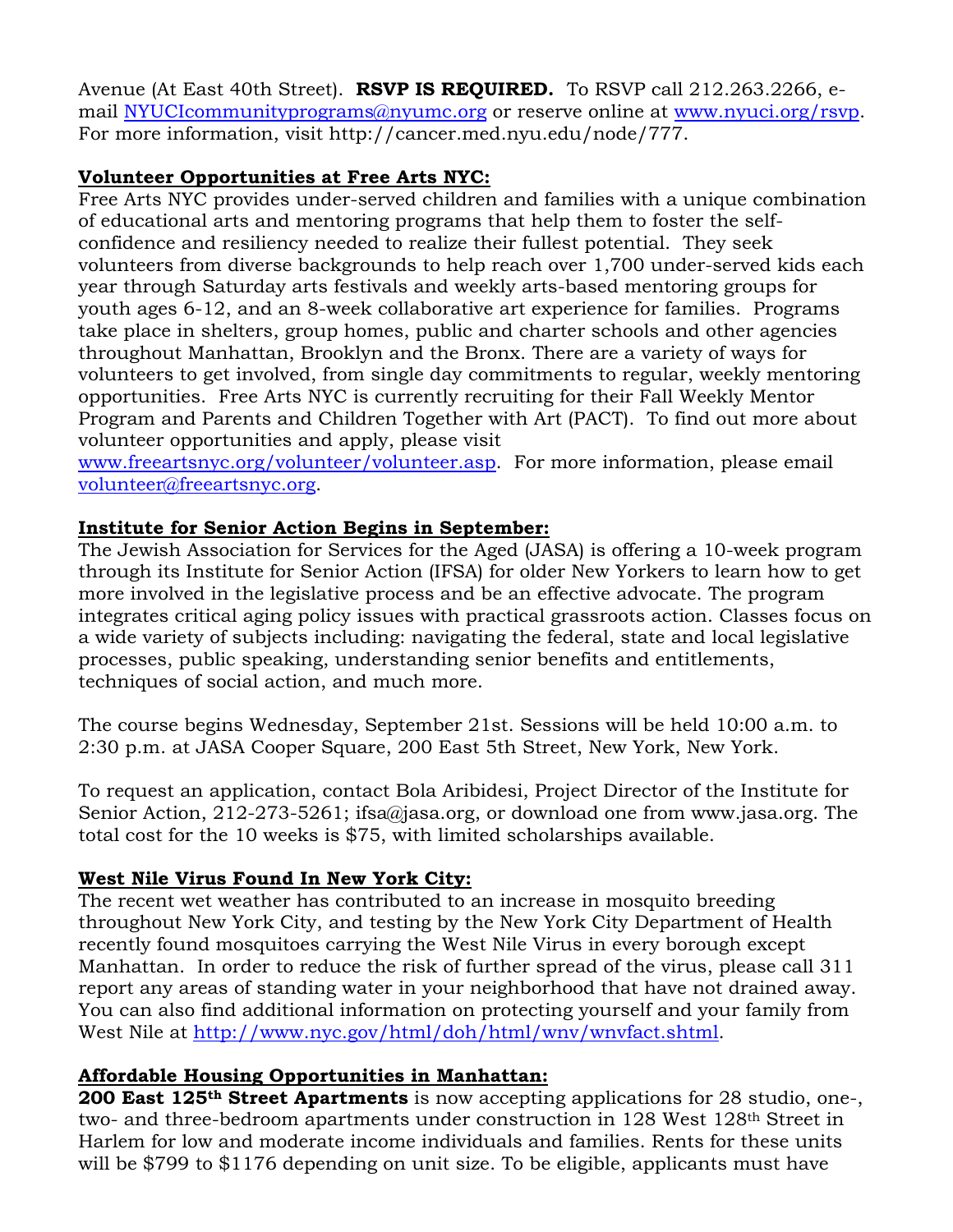incomes between \$27,393 to \$55,140, depending on unit and family size. Applications will be selected by lottery. Applicants who submit more than one application will be disqualified. Preference will be given to New York City residents. Applicants residing in Community Board 11 will receive priority for 50% of the units. In addition, visually/hearing impaired applicants will receive priority for 2% of the units, applicants with mobility impairment will receive priority for 5% of the units, and applicants who are New York City municipal employees will receive preference for 5% of the units. Qualified Applicants will be required to meet income guidelines and additional selection criteria. Applications may be DOWNLOADED from: [www.200east125.com](http://www.200east125.com/) or requested by regular mail from: 200 East 125th Street Apartments c/o: Richman Property Services, Inc., PO Box 5574, New York, NY 10027. Please include a self-addressed envelope with your request.. Completed applications must be returned by regular mail only (no priority, certified, express or overnight mail will be accepted) to a post office box listed on the application, and must be postmarked by September 29, 2011.

# **Policy Spotlight**

# **Unemployment Insurance**

If you are an employer, you have likely received a notice from the NY State Department of Labor stating that you will have to pay up to \$21.25 per employee as part of the Interest Assessment Surcharge (IAS). Many employers have contacted my office to express their frustration with this surcharge and believe it is another unexpected and burdensome cost of doing business in New York. But the IAS is only a part of a much larger problem for our state, one that could lead to drastic tax increases for businesses; the real problem we are facing is an insolvent unemployment insurance trust fund.

Due to the economic downturn, many states, including New York, exhausted their unemployment trust funds, which pay out benefits to unemployed individuals. Because our trust fund was insolvent, New York had to borrow money from the federal government to make benefit payments. All totaled, New York State has borrowed \$3.5 billion, which will need to be repaid. In 2009 and 2010, the federal government made these loans interest-free. However, since they have not extended that provision through 2011, New York must pay roughly \$95 million in interest on these loans by September 30th, 2011. Because federal law prevents New York from using general unemployment taxes to pay off the interest, the state was forced to collect the new maximum of \$21.95 through the IAS. This is just to pay interest....we still owe the principle, and may need to keep borrowing if the economy does not turn around.

Having a bankrupt trust fund affects business owners in many ways. Employers' federal and state unemployment tax rates are partially determined by the solvency of our trust fund. Simply put, a solvent fund lowers employers' taxes; an insolvent trust fund raises them. Additionally, without a solvent trust fund, New York faces an even more dismal situation if another recession occurs. The state will be forced to borrow billions more from the federal government, thereby significantly raising employer taxes, and/or drastically cut weekly benefits to the unemployed.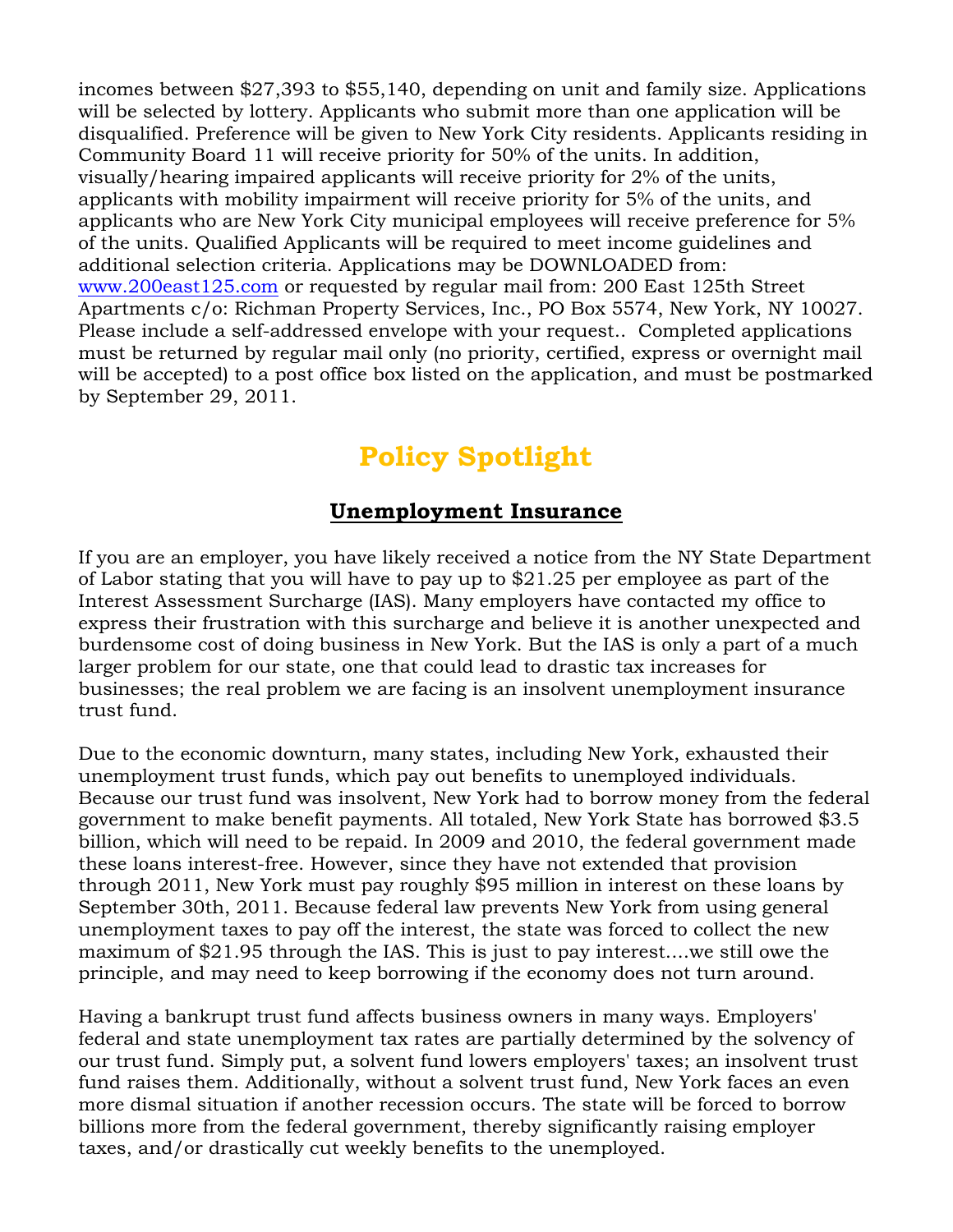If the legislature fails to act to correct this problem, the federal government will begin collecting on the \$3.5 billion loan. They will hit each business with federal tax increases per employee, beginning in 2012, until the federal loan is repaid. According to the National Employment Law Project, it is estimated that the full repayment of this loan would not be made until 2018.

This will wind up costing NYS employers a minimum of \$5 billion: \$1.5 billion in interest payments( IAS) plus the repayment of \$3.5 billion for the loans (which will be much more if the unemployment rates continue to be so high). Plus, our trust fund would still be insolvent and increasingly susceptible to another recession.

An insolvent trust fund is also bad news for the unemployed. Unemployment benefits are a vital safety net for New Yorkers who lose their jobs through no fault of their own. These benefits have kept families in their homes and food on the table. Economists agree that these benefits stimulate the economy because the unemployed put the money they receive right back into the economy. For every dollar spent on unemployment benefits, up to \$1.90 of economic activity is created. Unfortunately, New York's maximum benefit rate of \$405 is significantly lower than many neighboring states, including New Jersey (\$598) and Massachusetts (\$625). For residents of New York, especially New York City, \$405 a week does not even cover rent, let alone food and utilities. New York has not raised its maximum benefit rate since 1998.

It is clear that continuing to run an insolvent unemployment insurance trust fund will lead to dire consequences. Without state action, we will owe more money to the federal government, which will be recouped through more taxes on businesses. It is past time for our government to address this issue for the long-term fiscal health of our trust fund.

There are currently two pieces of legislation, one federal and one state, that I strongly believe will enable New York to bring our trust fund into solvency and also provide greater benefits for the unemployed. Senator Dick Durbin of Illinois has put forth legislation (S. 386) that would waive both the interest fees on federal loans for the next two years and the requirements that the states increase their taxes on employers to pay back the interest. Employers would be refunded the IAS they are currently required to pay. This bill would allow New York to work on paying off the original loan while avoiding significant tax increases on employers.

On the state level, legislation which I co-sponsor (S. 673) has been introduced to gradually raise the taxable wage base and maximum benefit rate for unemployed individuals. This would bring New York State's unemployment trust fund into solvency by indexing the taxable wage base with growth in state average wages. According to the National Employment Law Project, this single policy initiative makes states three times more likely to remain solvent, even during difficult fiscal times. The taxable wage base is the amount of employee wages subject to unemployment taxes. New York State has not raised the taxable wage base since 1998, which has caused, in large part, our trust fund's insolvency. Our current taxable wage base of \$8,500 is drastically lower than the national average of \$15,717.

My bill, S. 673, would increase the taxable wage base incrementally each year from the current \$8,500 until it reached \$13,500. It is important to keep in mind that while this